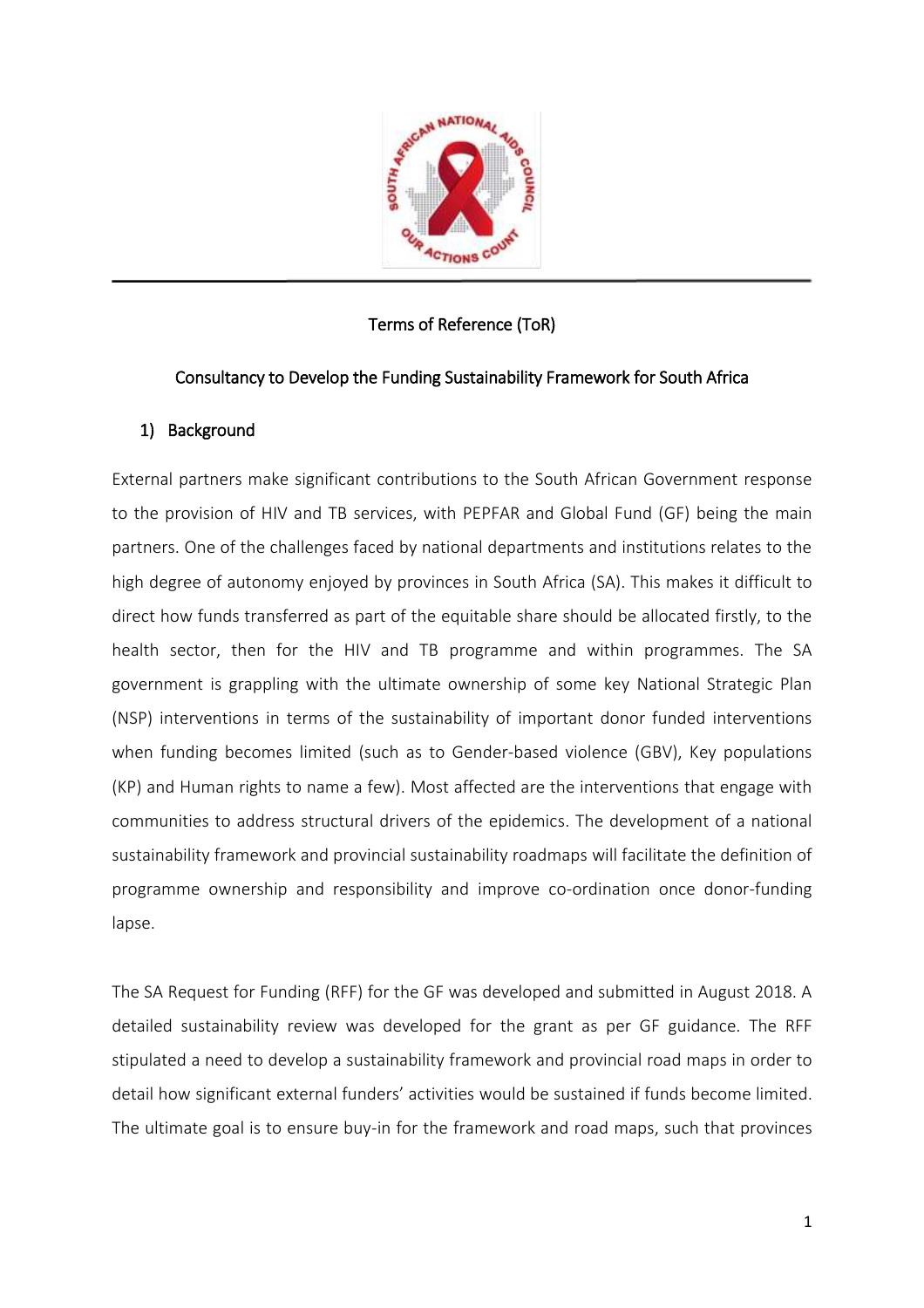and districts incorporate and include externally funded activities into provincial or district planning and budgeting.

Failure to address the issue of sustainability adequately will obstruct successful transitioning from the reliance on external funding. Despite the availability of significant funding from donors for the next three-year period, stakeholders are encouraged to engage with planning for transitioning and sustainability sooner rather than later given that the implementation of many of the mitigating actions will be time consuming and to maximise the chances of a gradual and successful transition process and establishment of sustainable HIV and TB responses.

This call therefore seeks the services of a consultancy who will work in conjunction with the national Technical Working Group (TWG) on Sustainability to develop a sustainability framework for the country and to set up provincial structures and roadmaps on sustainability. The consultant will ensure the gradual inclusion of externally funded activities in provincial and district planning and budgeting. One national sustainability framework and nine provincial roadmaps are expected to be developed.

#### 2) Structure and Content of Sustainability Framework:

The sustainability framework should be aligned with national disease specific strategic plans and/or health sector plans and should include an outline of the steps SA will take to address key sustainability bottlenecks, including how the country will use future external financial support to address these bottlenecks. The sustainability framework should draw on the available guidance and sustainability analysis, and the existing analysis of the SA context. This may include (but is not limited to): GF Sustainability review 2018; the Global Fund's Guidance Note on Sustainability, Transition, and Co-Financing (STC); existing analysis of sustainability (including from other major donors to South Africa and technical / development partners), and/or publicly available frameworks developed to assess sustainability and readiness to transition from external financing and any other related guidelines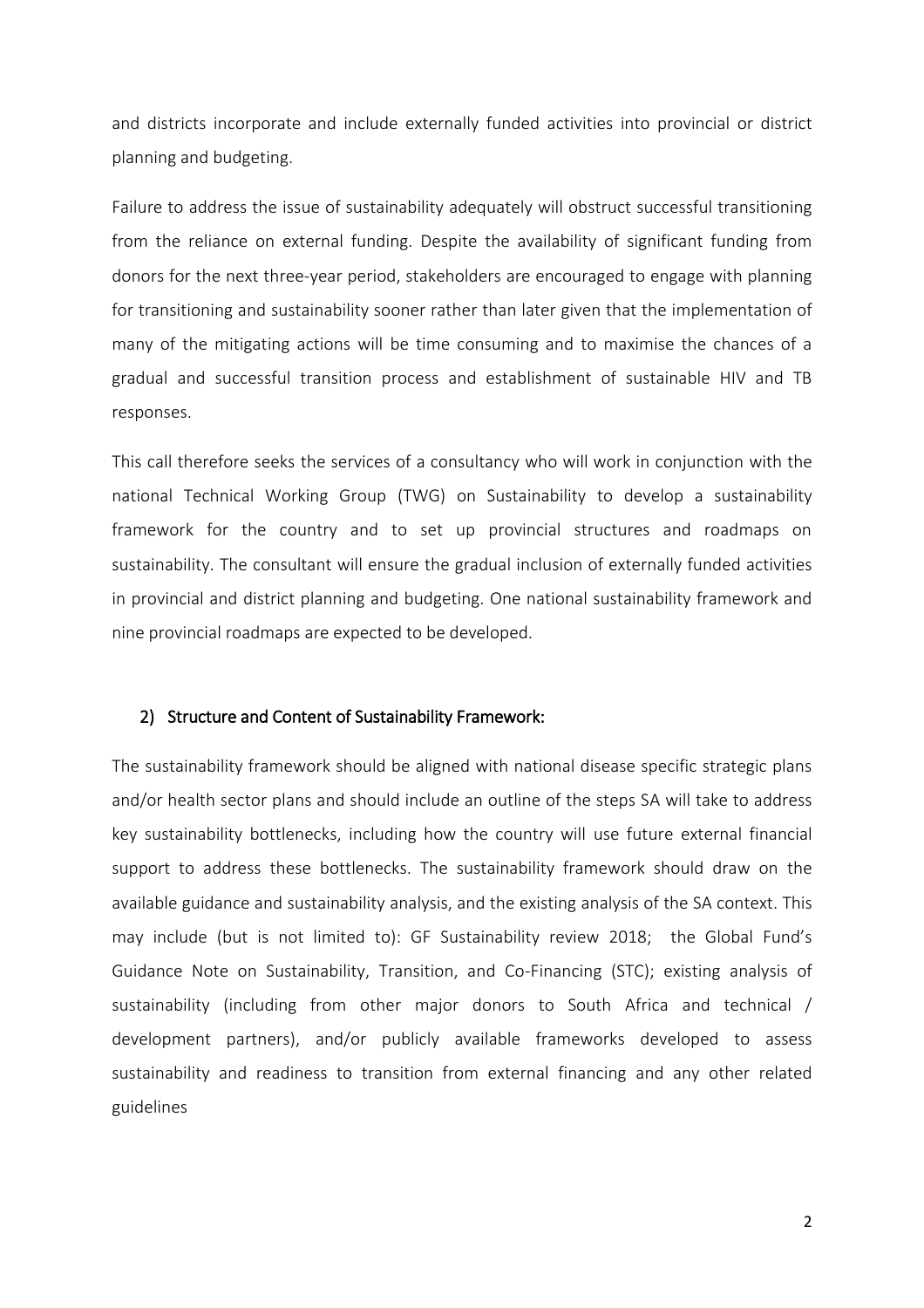While there is no prescribed format, the sustainability framework should provide an overview of the policy priorities of the response/plan, the related programmatic components in order to realize those policy priorities, and the financing required to implement the programmatic components in the long term. The sustainability framework should also include a section on transition away from donor funding, especially for those interventions that are still significantly reliant on external financing of the national disease programmes. It must be noted that through the GF countries are encouraged to dialogue on long-term strategies to sustain programmes financing with increased domestic investments. As a measure to progressively raise domestic revenues to finance the health sector and HIV and TB disease programme, the GF encourages countries to have in place or further implement existing health financing strategies or plans. These should provide a framework for developing and advancing health financing towards Universal Health Coverage. These strategies should provide a detailed overview of how health care will be financed.

#### 3) Scope of work and Approach to consultancy

The consultancy will adopt a consultative process through the TWG and through other provincial and national structures for the development of the framework to achieve all the objectives. The consultancy will work with many stakeholders, attending and preparing for consultations, assisting with the development of presentations and communication pieces on progress, ongoing development and refinement of the sustainability framework document. As the process of the development of the sustainability framework coincides with the process of the writing up of the new GF application, the consultancy will be expected to work in collaboration with the consultant who will be drafting the Resilient and Sustainable Systems for Health (RSSH) component of the new GF application.

#### 4) Consultancy Deliverables

- a) Facilitate effective functioning of the National Sustainability Working Group, in collaboration with SANAC secretariat
- b) Convene the TWG meetings and develop the agendas, document inputs coming from the meetings, and share any documentation or draft documents with the TWG, SANAC Technical Support Unit (TSU) and CCM Secretariat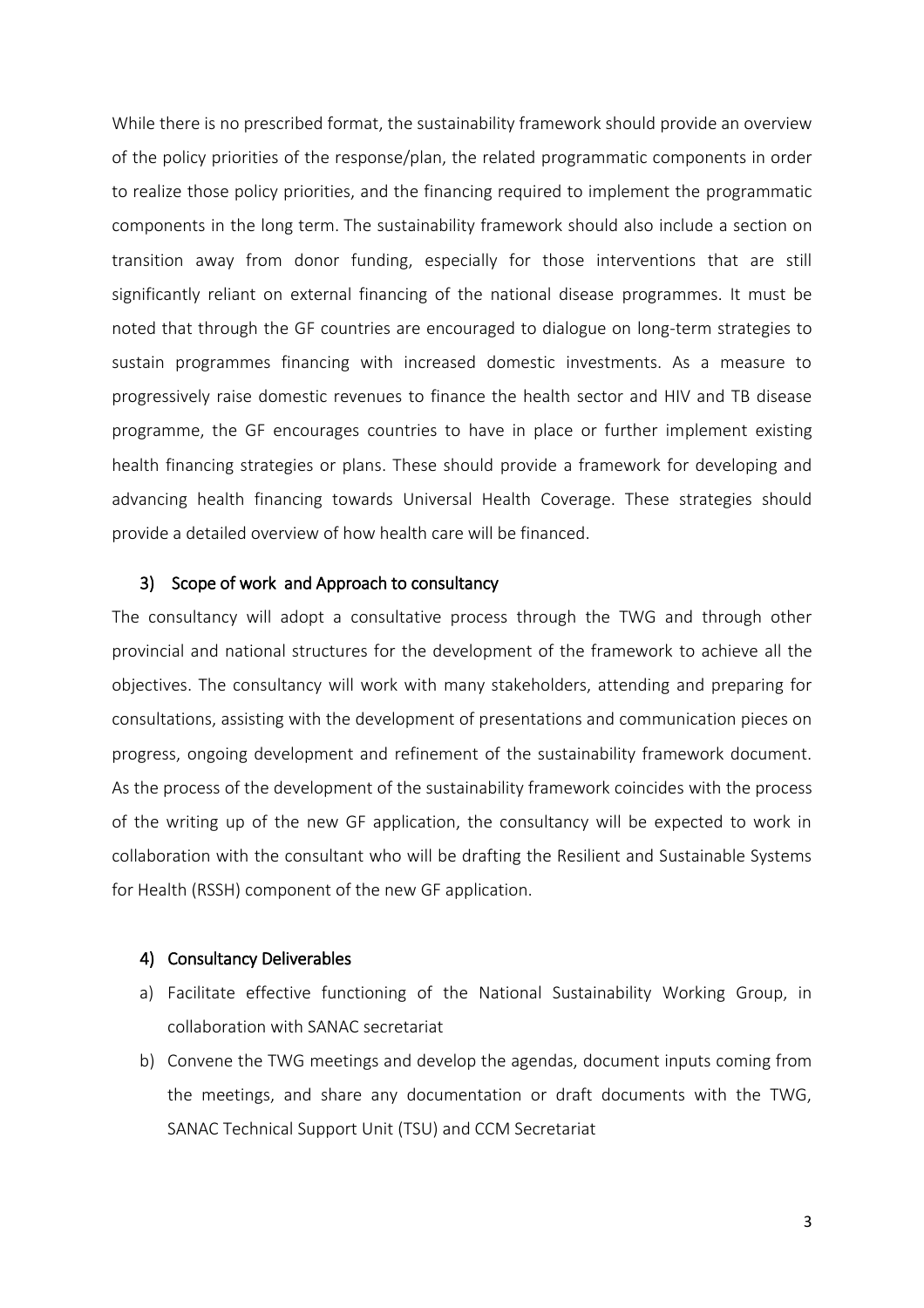- c) Perform in-depth programme-level sustainability assessments, to ultimately develop a multi-sectoral sustainability framework, with provincial level sustainability roadmaps
- d) Map out a complete process for a national transition risk and sustainability assessment to incorporate aspects such as a detailed programmatic sustainability assessment and programme interventions funded by all donors
- e) Unpack mitigation responses of the challenges highlighted in the sustainability plans
- f) Develop a detailed sustainability framework will be able to guide decision makers with the deployment and funding of CSOs within the context of the HIV and TB responses
- g) Put together provincial TWGs, with relevant constitution of the provincial TWGs and the appropriate buy in from the relevant provincial stake holders
- h) Develop the provincial roadmaps on sustainability
- i) Orientate provinces on the sustainability arrangements
- j) Support the Provincial AIDS Councils to develop and monitor the implementation of the provincial sustainability roadmaps; and SANAC to monitor and implement the sustainability framework
- k) Include any elements as discussed and recommended by the TWG in the sustainability framework
- l) Host at least three TWG meetings by end of February 2021

### 5) Deliverables by 1 March 2021

- 1. A complete sustainability framework with an accompanying PowerPoint presentation
- 2. Provincial sustainability roadmaps annexed to the framework
- 3. A comprehensive transition preparedness component for inclusion in the sustainability framework
- 4. A comprehensive community, human rights, TB; key and vulnerable; gender component inclusion in the sustainability framework

### 6) Qualifications and Experience

- Expertise in Public Health, M&E, Strategic Planning, Health Financing, RSSH, HIV and TB Programme Management
- Consultancy member(s) must have qualifications in Health, Finance, Development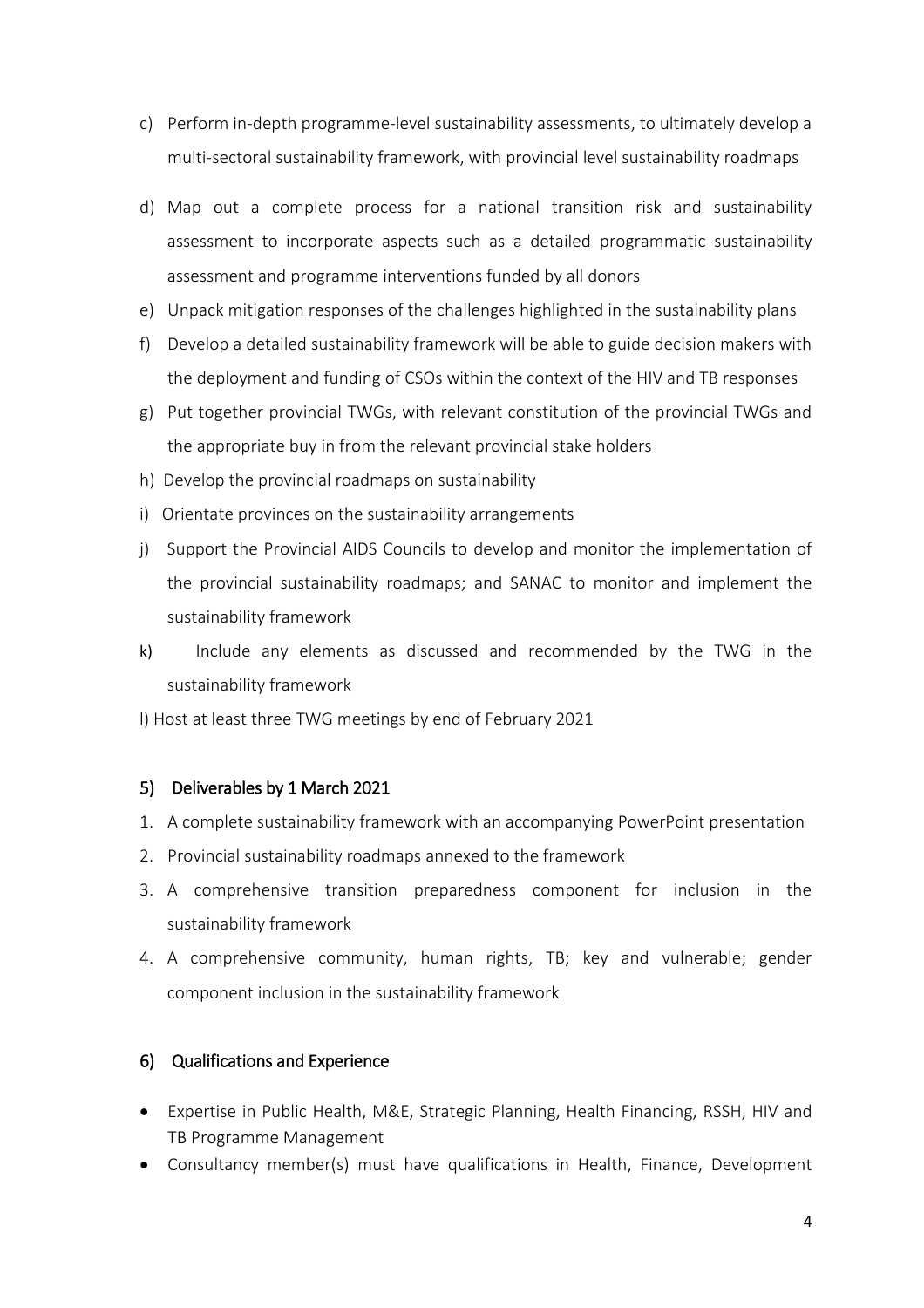studies, Economics, Social sciences or other relevant field

- Extensive knowledge of the HIV and TB epidemics and RSSH in South Africa, including community responses
- Extensive knowledge and experience of the funding landscape for HIV, TB and RSSH in SA, including knowledge of the contribution of various government departments and other funders including PEPFAR and the Global Fund.
- Evidence of conducting similar / related projects
- Evidence of coordination of large stakeholders in the magnitude of government departments and major donor agencies
- Evidence of sustainability / transition planning work would be an advantage
- At least five years' experience with the participatory strategic planning processes.
- Experience in leading or being a major contributor to the writing of HIV and TB strategic documents used by the SA government for planning

# 7) Competencies and special skills

- Ability to work under pressure and meeting tight deadlines
- Strong analytical and project management skills.
- Strong communication and facilitation skills
- Proficiency in Microsoft Office Packages
- Proficiency in oral and written English

### 8) Timelines

- i) The overall work of the consultant shall be between August 2020 March 2021
- ii) The level of effort expected is to be a maximum of altogether 100 days spread over the 8 months
- iii) Work will be remunerated based on actual time worked substantiated by high quality documents as proof of work done by the consultant, meeting attendance and participation
- iv) SANAC will work in collaboration with Aids Foundation of South Africa (AFSA); SANAC will supervise the consultant and AFSA will be responsible for disbursing payment to the consultant according to approved deliverables.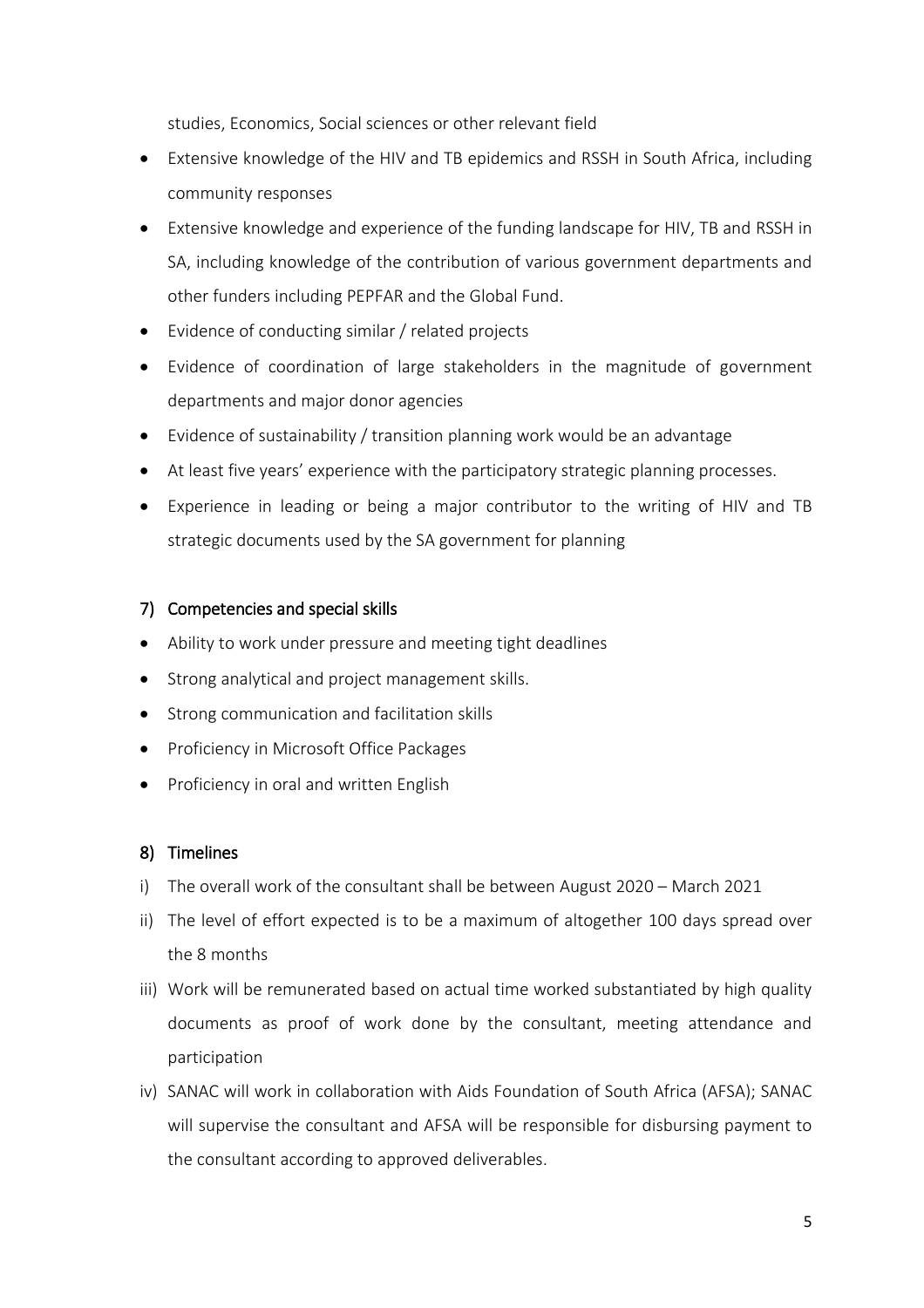#### 9) SANAC roles:

- i) Manage the consultant accordingly;
- ii) Establish the TWG;
- iii) Work with the consultant to convene TWG meetings;
- iv) Inform the sustainability frameworks and road maps;
- v) Work with the consultant to establish, implement and monitor provincial roadmaps;
- vi) Undertakes to provide appropriate information as and when required;
- vii) Does not accept any responsibility for any damages suffered by the service provider or their staff for the duration of the project;
- viii)Does not accept any responsibility for accounts / expenses incurred by the service provider that was not agreed upon by the contracting parties;
- ix) The consultant(s) can work remotely, but as and when required may be use SANAC Offices;
- x) Will provide a briefing session to the consultant and will be responsible for introducing the consultant to provinces and to the relevant stakeholders

### 10) Proposal Format

A detailed proposal in response to this ToR is due on Friday 21 August by 15h00pm containing all the information required to evaluate the bid against the requirements stipulated in this terms of reference document. Please send your proposals to [Geraldine@sanac.org.za](mailto:Geraldine@sanac.org.za) and please copy [Rogerio@sanac.org.za.](mailto:Rogerio@sanac.org.za) The following should be attached to the proposal as annexures:

- i) Annexure A: Indicative Project Plan that reflect how you intend to approach the project
- ii) Annexure B: Summary of experience. The proposal should contain CVs of proposed team members which show the range of sustainability/similar assignments they have undertaken and the size of these assignments, letters of reference or other means of verifying past experience
- iii) Annexure C: Summary details of proposed team